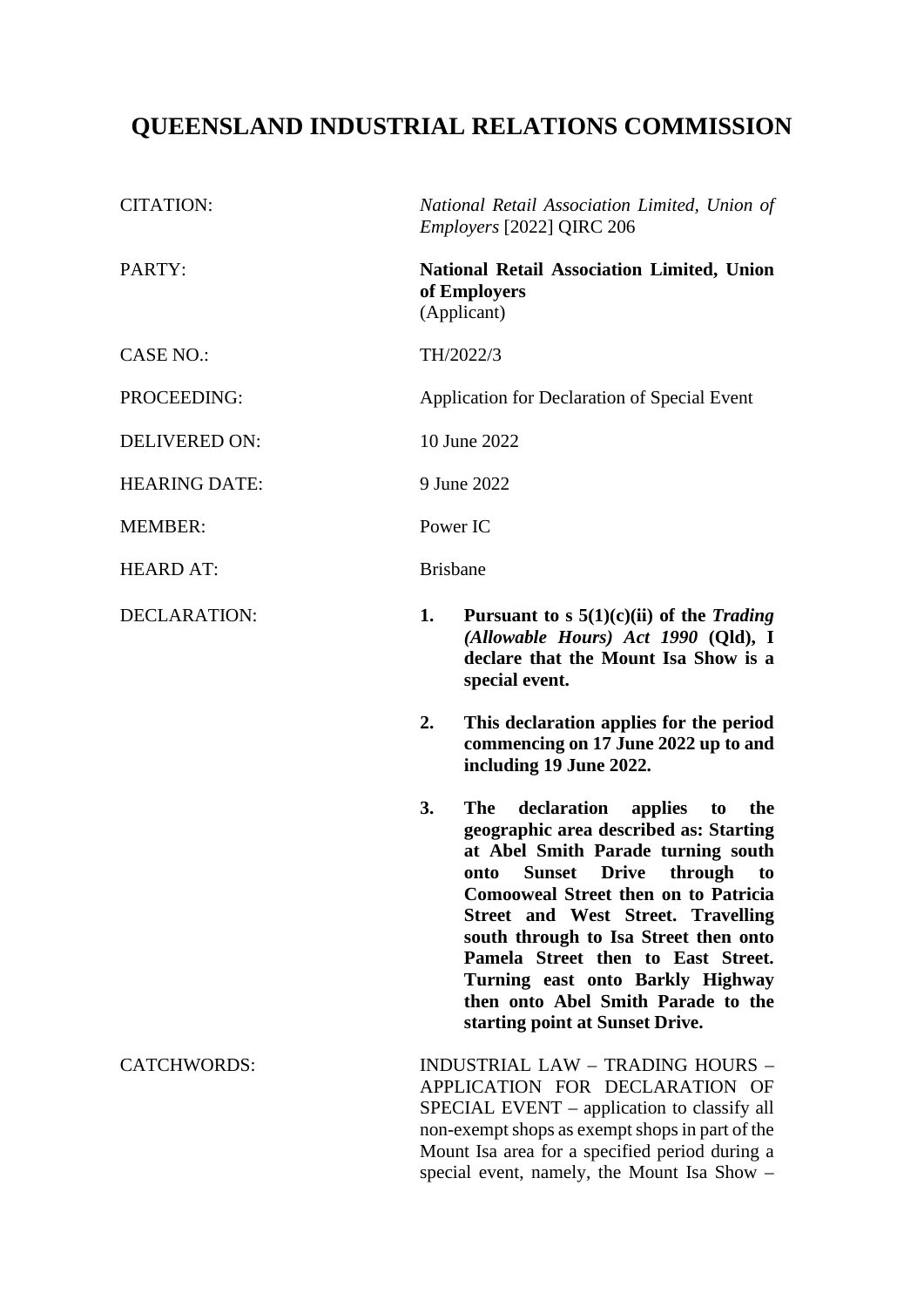|              | whether the Mount Isa Show is a special event<br>within the meaning of s 5 of the Trading<br>(Allowable Hours) Act 1990 (Qld) – declaration<br>made |
|--------------|-----------------------------------------------------------------------------------------------------------------------------------------------------|
| LEGISLATION: | Trading (Allowable Hours) Act 1990 (Qld), ss 5<br>and 36B                                                                                           |
| CASES:       | National Retail Association Limited, Union of<br>Employers [2019] QIRC 154                                                                          |
|              | National Retail Association Limited, Union of<br>Employers [2021] QIRC 199                                                                          |
| APPEARANCES: | Mr D Stout and Ms L Charlton of the National<br>Retail Association Limited,<br>Union<br>of<br>Employers                                             |
|              | Ms S Purton of the Shop Distributive and Allied<br>Employees Association (Queensland Branch)<br>Union of Employees                                  |
|              | Mr D Marr of The Australian Workers' Union<br>of Employees, Queensland                                                                              |
|              | Mr B Atherinos of the Mount Isa City Council                                                                                                        |

# **Reasons for Decision**

- [1] By Application filed 26 May 2022, the National Retail Association Limited, Union of Employers ('the NRA') applied for a declaration pursuant to s 5(2) of the *Trading (Allowable Hours) Act 1990* (Qld) ('the Act') in respect of the Mount Isa Show ('the Show') from 17 to 19 June 2022.
- [2] The declaration sought is that the Show be declared a 'special event' within the meaning of s 5(1)(c)(ii) of the Act. An affidavit was filed by Mr David Stout, Director of Policy of the NRA, in support of the application on 26 May 2022.
- [3] The effect of such a declaration, if made, is that non-exempt shops operating in the area to which the declaration applies would be treated as exempt shops for the period for which the declaration applies. Relevantly, pt 4 of the Act restricts the trading of non-exempt shops.
- [4] On 27 May 2022, a Directions Order was issued directing that the application and the Directions Order itself be served on the following parties:
	- Mount Isa City Council ('the Council');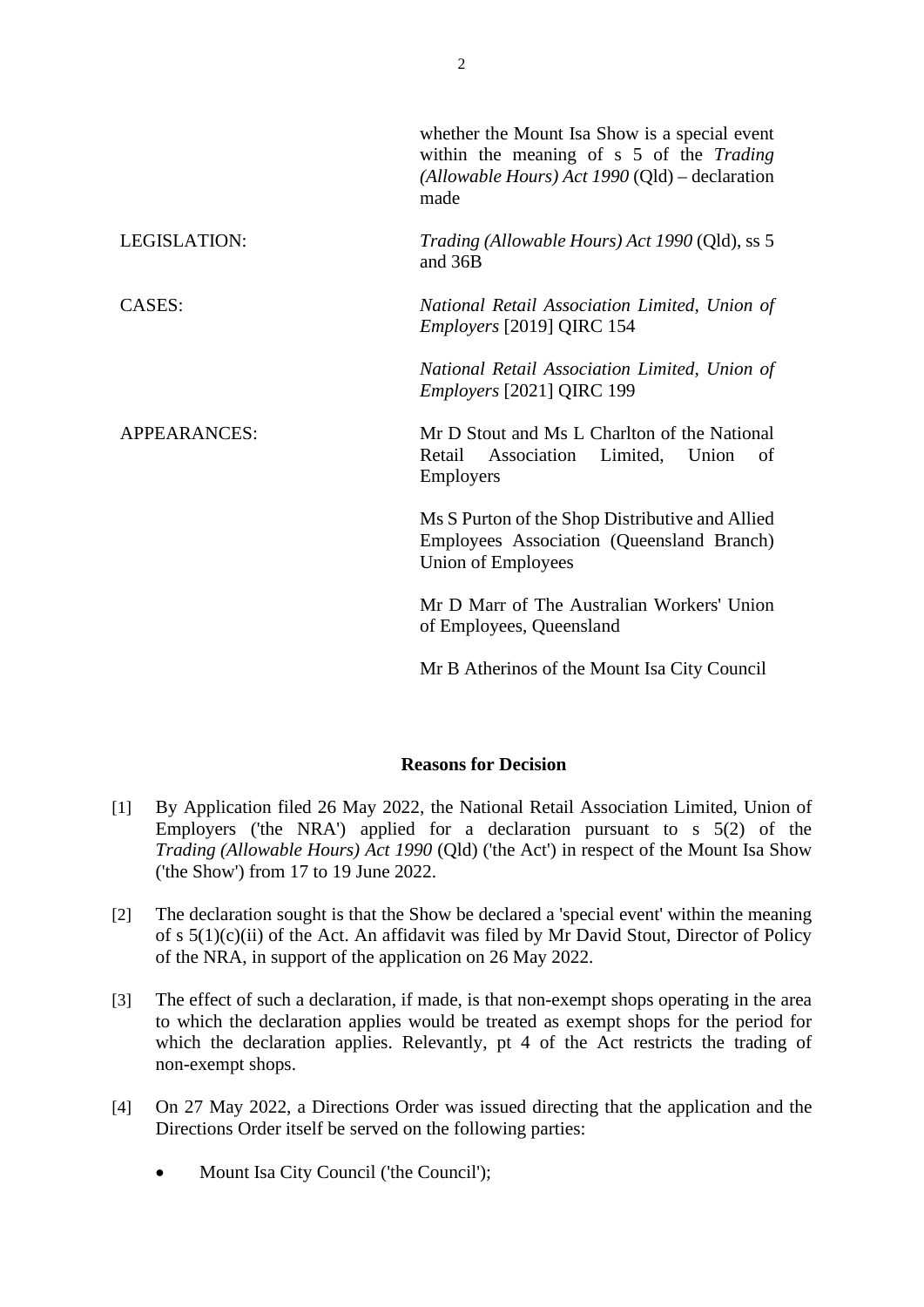- Shop Distributive and Allied Employees Association (Queensland Branch) Union of Employees ('the SDA');
- The Australian Workers' Union of Employees, Queensland ('the AWU');
- Local Government Association of Queensland Ltd;
- Executive Director, Industrial Relations, Office of Industrial Relations, Department of Education; and
- Chief Industrial Inspector, Office of Industrial Relations, Department of Education.
- [5] The Directions Order provided that those who may be affected by the application may make a formal application seeking leave to be heard and, if leave was granted, such a person was to file an outline of submissions by 6 June 2022.
- [6] As required under the Act, the application and Directions Order were published on the Commission's website.
- [7] The SDA and the AWU filed applications seeking leave to be heard on 27 May 2022 and the Council filed an application seeking leave to be heard on 31 May 2022. I subsequently granted leave for the SDA and the AWU to be heard on 30 May 2022 and the Council leave to be heard on 31 May 2022.
- [8] The question for determination is whether the declaration sought should be made.

### **Relevant legislative provisions**

- [9] Section 5 of the Act relevantly provides:
	- **5 Exempt shops**
		- (1) An *exempt shop* is—
			- (a) a shop of a description mentioned in schedule 1AA used predominantly for selling goods by retail, or for supplying services, a reasonable person would expect to be sold or supplied in that shop; or
			- (b) an independent retail shop; or
			- (c) a shop operating in a stated area for an event—
				- (i) that is a unique or infrequent event of local, State or national significance; and [Examples omitted]
					- (ii) declared by the industrial commission to be a special event for this paragraph.
		- (2) A declaration for subsection  $(1)(c)$ 
			- (a) may be made by the industrial commission on an application by an organisation, chief executive, local government or any other person; and
			- (b) must state the following—
				- (i) details of the event the subject of the declaration;
				- (ii) the period for which the declaration applies;
				- (iii) the area to which the declaration applies; and
			- (c) must be published on the QIRC website.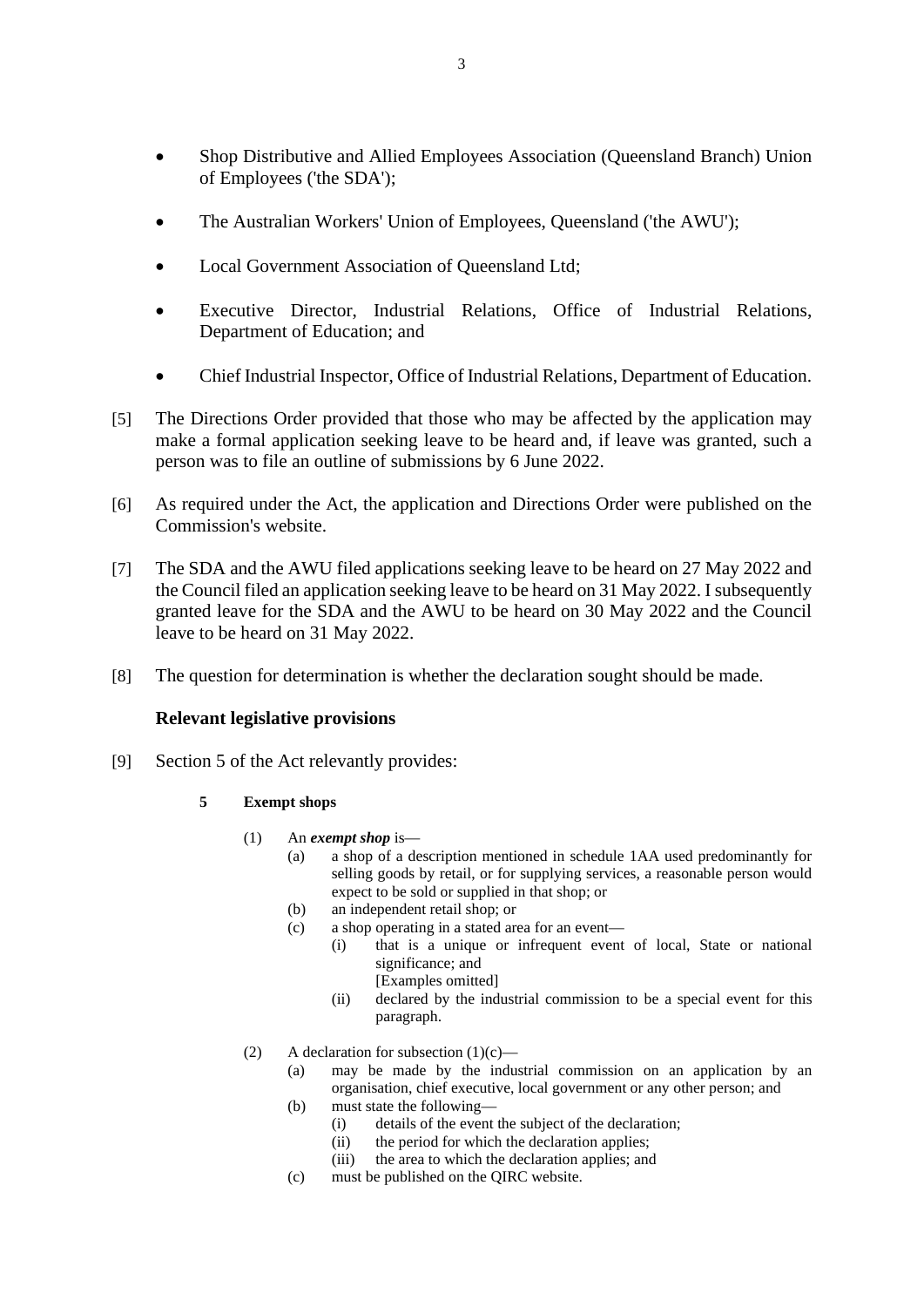- (3) In deciding whether to declare an event to be a special event for subsection  $(1)(c)$ , the industrial commission—
	- (a) must consider—
		- (i) the cultural, religious or sporting significance of the event; and
		- (ii) the significance of the event to the economy and the tourism industry; and
	- (b) may consider a submission made by a local government for an area in which the declaration is likely to have an impact.
- [10] Upon application, where the Commission declares an event to be a 'special event', s 5 of the Act provides that non-exempt shops, operating in a stated area for a significant event, are exempt shops for the period of that event.
- [11] In deciding whether the Show is a 'special event' for the purpose of s  $5(1)(c)(ii)$  of the Act, the following factors must be considered:
	- (a) the cultural, religious or sporting significance of the event; and
	- (b) the significance of the event to the economy and the tourism industry.
- [12] Consideration may also be given to submissions made by the local government in which the declaration is likely to have an impact, namely, the Mount Isa City Council. Mr Atherinos provided oral submissions on behalf of the Council supporting this application.

### **Cultural, religious or sporting significance of the Show**

- [13] Mr Stout, in his affidavit, deposes that the Show has a sporting significance, submitting that the Professional Bull Ride ('PBR'), which will return to the Show in 2020, forms part of the Touring Pro Division which offers a pathway for Australian bull riders to compete in the professional international bull riding circuit.
- [14] Mr Stout further deposes that:

…

- (a) the Show is an annual two-day festival with competitions, PBR, petting zoos, sideshows and amusement rides, displays of farming and commercial goods, music, fireworks and other entertainment;
- (b) the Show is a major tourist drawcard in regional Queensland, providing tourism, sporting and employment opportunities;
- (c) the 2022 Show will be its  $40<sup>th</sup>$  celebration and the purpose of the Show is about taking everything great about the Mount Isa region and celebrating it with the whole community; and
- (d) agricultural shows have played a leading role in the development of agricultural and rural communities, being one of the oldest continuous events in Australia.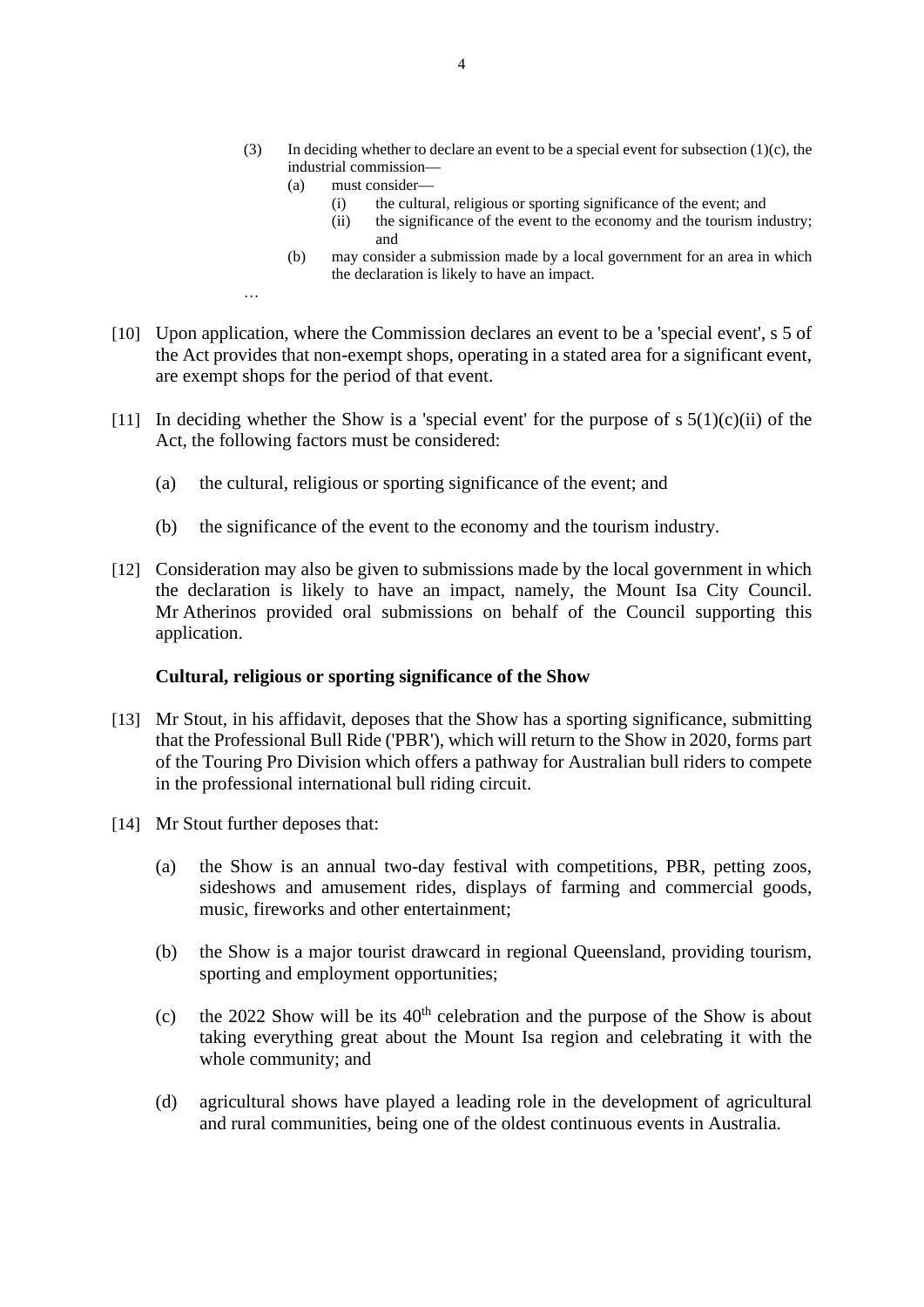## **Significance of the Show to the economy and the tourism industry**

- [15] The NRA submits the Show presents an opportunity for competitors, businesses and volunteers, who rely on the Show for employment, funding and business promotion opportunities. The NRA outlines an extensive list of partners for the Show, drawn from both the private and public sector.
- [16] The NRA highlights that Glencore Mount Isa Mines being one of the major sponsors of the Show for 2022, 2023 and 2024, contributing \$20,000 each year towards the children's entertainment zone is a testament to the perceived economic and cultural importance of the event to the local community.
- [17] The NRA outlines that the Show is a ticketed event with revenue being invested back into the improvement of the Show and local community.
- [18] The NRA relies on statements made by the former Deputy Prime Minister and Minister for Infrastructure, Transport and Regional Development who highlighted that agricultural shows are part of the fabric of regional Australia, showcasing everything positive about the communities and local industries.
- [19] The NRA further submits the Show has received federal funding for Mount Isa's 100 years celebration.
- [20] The SDA submits the term 'significance' was not intended to be used as an unmeasured benchmark available to the NRA to point to any cultural, religious or sporting aspect of an event to satisfy an application for extended trading. The SDA submits a reasonable understanding of the legislation 'would be it does not apply where an event possess a very basic level of significance but applies where an event is of such significance it creates the real possibility of retail opportunities in the extended hours'.<sup>[1](#page-4-0)</sup>
- [21] The SDA submits that the NRA fails to demonstrate an adequate connection between the Show and the surrounding retailers. The SDA highlights that the NRA's general assertion of support for the application from non-exempt retailers within the highlighted area is made in the absence of direct comments from those retailers. Further, the NRA fails to explain what the customers' expectations are or how the operation of non-exempt retailers in the extended hours will achieve this.
- [22] The SDA submits that the Commission should consider factors such as attendance numbers, size of the event, media coverage, and contribution to Queensland's national and international reputation when determining whether the Show meets an adequate understanding of 'significance'.
- [23] I am satisfied that the Show is an event which is significant to the local economy and tourism industry.

5

<span id="page-4-0"></span><sup>&</sup>lt;sup>1</sup> Submissions of the SDA, filed 6 June 2022, [3].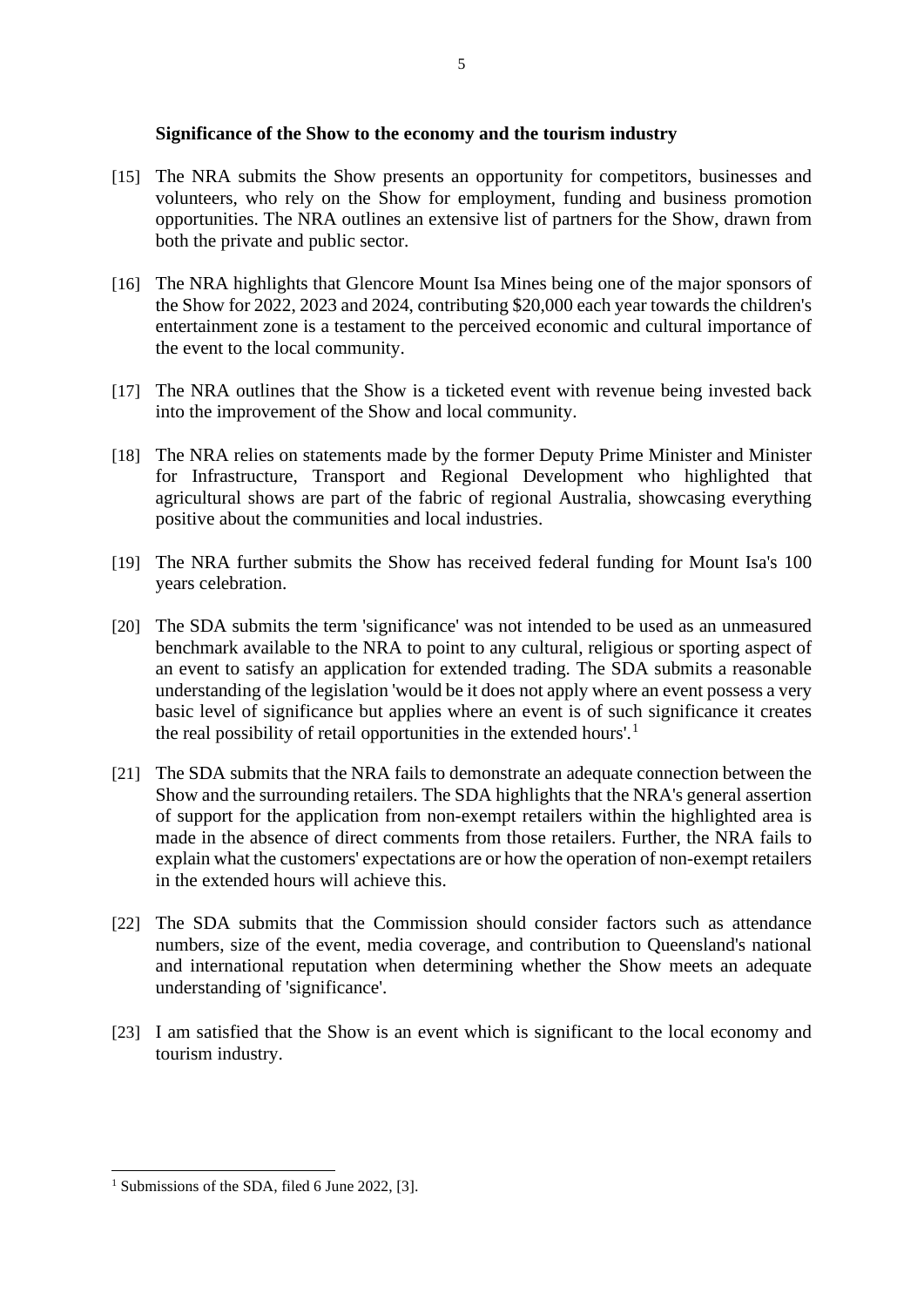# **Is the Show a 'special event' within the meaning of s 5(1)(c)(ii) of the Act?**

- [24] In making a decision as to whether the Show is a special event, I am required to consider the cultural, religious or sporting significance of the Show as well as the significance of the Show to the economy and the tourism industry.
- [25] I firstly note that the AWU does not oppose the application, however, refers to the requirement of s 36B of the Act that an employer must not require an employee to work extended hours unless the employee has freely elected to do so.
- [26] The SDA submits that where s 5 of the Act is used to suggest the significance of any event without demonstrating real necessity for extended trading by major retailers, it undermines the existing regime. The SDA outlines that the consequence may benefit some major retailers, however, puts significant pressure on the availability of retail workers, removes the competitive advantages relied upon by small business owners and operators and can detract from the services available at the event itself.
- [27] The NRA submits that the Show clearly meets the criteria under the Act as 'a unique or infrequent event of local, State or national significance'.<sup>[2](#page-5-0)</sup> The NRA further submits that the Commission 'could comfortably rely on the available evidence in support of the cultural significance of the event, and its significance to the economy and tourism'.<sup>[3](#page-5-1)</sup>
- [28] I note that the 2022 Mount Isa Show will be its  $40<sup>th</sup>$  celebration. I also note the Show will host the PBR which offers a pathway for Australian bull riders to compete in the professional international bull riding circuit.
- [29] I am satisfied the events that are occurring at the Show are of both sporting and cultural significance to the Mount Isa region.
- [30] I am satisfied the Show will add significant value to the local economy based on the NRA's submissions about the entry fee, various partnerships between the Show, and government and private sector entities, and the expectations in relation to attendance by people from throughout the region and the reasons for their attendance.
- [31] I am also persuaded that the unique location of the Show along with several of the signature events being held over the duration of the weekend will be of substantial value to the tourism sector.

### **Area to which the declaration applies**

[32] Mr Stout attaches a map titled 'Exhibit B – Description of Location' to his affidavit along with the following description for the proposed area:

> Starting at Abel Smith Parade turning south onto Sunset Dr through to Comooweal St then on to Patricia St and West St Travelling south through to Isa St then onto Pamela St then to East St Turning east onto Barkly Hwy then onto Abel Smith Parade to the starting point at Sunset Dr

<span id="page-5-0"></span><sup>2</sup> *Trading (Allowable Hours) Act 1990* (Qld) s 5(1)(c)(i).

<span id="page-5-1"></span><sup>3</sup> Affidavit of David Stout filed 26 May 2022, Exhibit A, page 3 [7].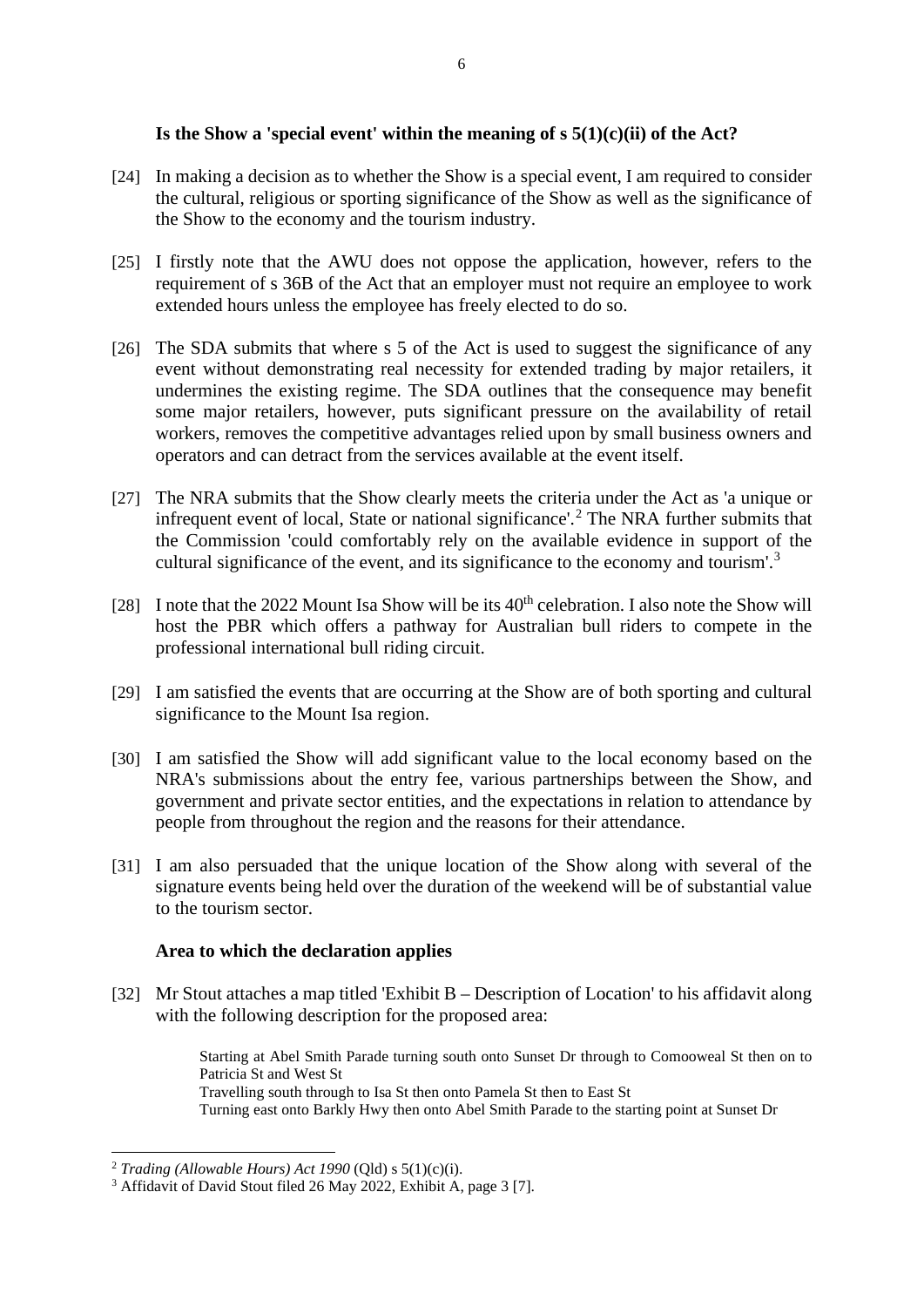- [33] Notably, this area extends beyond the bounds of Buchanan Park where the Show will be held to include its immediate surrounds as well as parts of the town of Mount Isa.
- [34] The AWU and SDA did not object to the area requested by the NRA.
- [35] On the basis that the proposed area by the NRA is uncontested, I accept the NRA's submission that the proposed area will allow visitors to take advantage of retail trade opportunities at the start or end of the days' official events and that non-exempt retailers within that area support the application.

# **Period for which the declaration applies**

- [36] The NRA submits that although the Show itself concludes at 10.00pm on 18 June 2022, the period for which the declaration applies should include 19 June 2022. Neither the SDA or the AWU objects to the period requested by the NRA.
- [37] Due to Mount Isa's remoteness, the NRA submits out of town visitors are unlikely to leave at the conclusion of the Show and that the inclusion of the following day will allow local businesses to better service those visitors for the duration of their stay. I note the NRA's submission that an attendee survey during the 2021 Mount Isa Mines Rodeo found that only 9.98% travelled to Mount Isa via air, with the rest of the attendees travelling by road. In these circumstances, I accept the NRA's submission that a substantial number of visitors are likely to still be in area on Sunday, 19 June 2022 and will benefit from extended trading hours on this day.
- [38] The NRA relies on earlier decisions regarding the Mount Isa Mines Rotary Rodeo and the Show, noting that in those circumstances, the Commission considered it appropriate to include the day after the event within the applicable period.
- [39] In *National Retail Association Limited, Union of Employers*, [4](#page-6-0) Industrial Commissioner Knight held the following:
	- [51] …given the remoteness of Mount Isa and the large distances out of town visitors, competitors and exhibitors will no doubt be required to travel in order to attend the Show, I am satisfied on this occasion, there is some merit to the NRA's submission as to the value in extending the period for which the declaration applies to include 20 June 2021, such that both visitors and locals more broadly can take advantage of extended trading hours over what will no doubt be a particularly busy period.
- [40] Having regard to the reasons given by Industrial Commissioner Knight and absent any objections to the period applied for by the NRA, I am satisfied that the period for which the declaration has been applied for should include the 19 June 2022.

### **Other matters – Voluntary work**

[41] The AWU and the SDA request the importance of voluntary work within the extended hours be expressed in any order made by the Commission.

<span id="page-6-0"></span><sup>4</sup> [2021] QIRC 199.